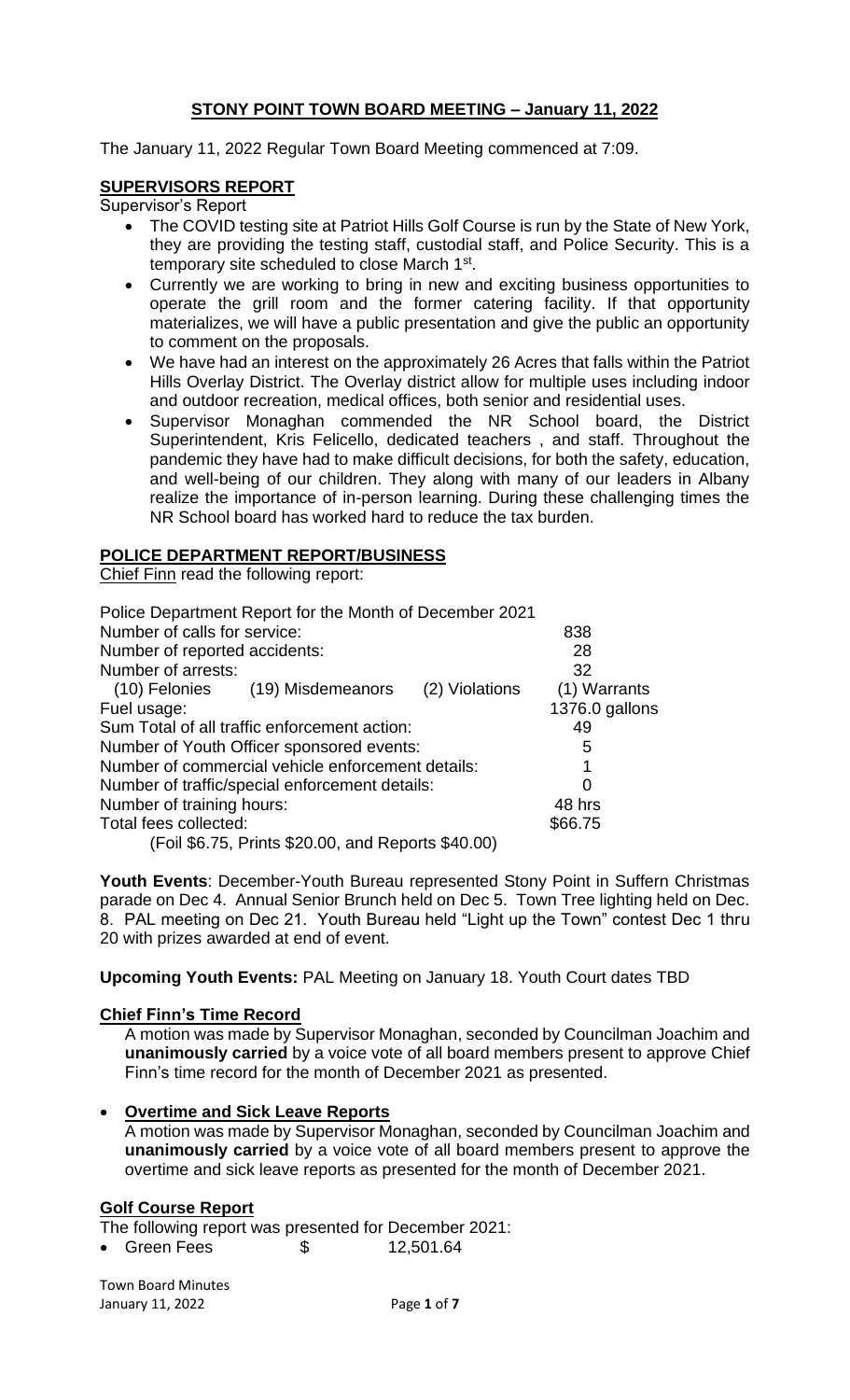| • Merchandise   | S   | 513.41    |
|-----------------|-----|-----------|
| • Range Fees    | \$  | 422.00    |
| $\bullet$ Total | \$. | 13,437.05 |

## **PURCHASE ORDER REQUEST**

A motion was made by Councilman Joachim, seconded by Councilman Javenes and **unanimously carried** by a voice vote of all board members present, to approve the following purchase orders:

| <b>Golf Course</b><br>PO#3482                 | <b>Storr Tractor Company</b>           | \$196,104.02             |
|-----------------------------------------------|----------------------------------------|--------------------------|
| <b>Highway Department</b><br>PO#3470          | Cedar Pond Tree & Crane                | \$1,200.00               |
| <b>Police Department</b><br>PO#3420           | Advantage Auto Repair                  | \$3,205.00               |
| <b>Sewer Department</b><br>PO#3472<br>PO#3481 | Jack Doheny Company<br><b>GA Fleet</b> | \$6,850.00<br>\$3,825.00 |

## **AUDIT OF BILLS**

Megan Carey, Town Clerk presented the following bills to the Town Board for audit and a motion was made by Councilman Joachim, seconded by Councilman Javenes and **unanimously carried** by a voice vote of all board members present**,** to approve the bills as presented for payment.

| <b>CONTRACTUAL FUND-DECEMBER 28, 2021</b> |               |                             |  |  |  |
|-------------------------------------------|---------------|-----------------------------|--|--|--|
| <b>FUND</b>                               | <b>CLAIM#</b> | <b>FUND TOTAL</b>           |  |  |  |
| General                                   | 1326-1369     | \$71,187.86                 |  |  |  |
| Highway                                   | 466-480       | \$<br>8,086.40              |  |  |  |
| Sewer                                     | 360-367       | \$15,910.31                 |  |  |  |
| <b>Special Districts</b>                  |               |                             |  |  |  |
| Enterprise                                | 389-391       | 1,045.28                    |  |  |  |
| Ambulance                                 | 29-29         | \$<br>31,085.58             |  |  |  |
| <b>Solid Waste</b>                        | 36-37         | \$<br>2,999.56              |  |  |  |
| <b>Street Light</b>                       | $20 - 20$     | $\mathfrak{L}$<br>19,055.84 |  |  |  |
| <b>GENERAL FUND-JANUARY 11, 2022</b>      |               |                             |  |  |  |
| <b>FUND</b>                               | <b>CLAIM#</b> | <b>FUND TOTAL</b>           |  |  |  |
| General                                   | $1 - 54$      | \$76,365.19                 |  |  |  |
| Highway                                   | $1 - 19$      | \$28,179.43                 |  |  |  |
| <b>Sewer</b>                              | $1 - 14$      | \$39,195.50                 |  |  |  |
| <b>Special Districts</b>                  |               |                             |  |  |  |
| Enterprise                                | $1 - 12$      | \$<br>9,402.81              |  |  |  |

**MINUTES** - – A motion was made by Supervisor Monaghan, seconded by Councilman Rose and **unanimously carried** by a voice vote of those board members present with Councilman Javenes and Williams abstaining to approve the minutes of December 14, 2021.

Ambulance 1-1 \$ 261.46<br>
Solid Waste 1-1 5 208.24 Solid Waste 1-1 \$ 208.24

#### **DEPARTMENTAL REPORTS**

Megan Carey, Town Clerk offered the following reports for the record:

Town Board Minutes January 11, 2022 Page **2** of **7**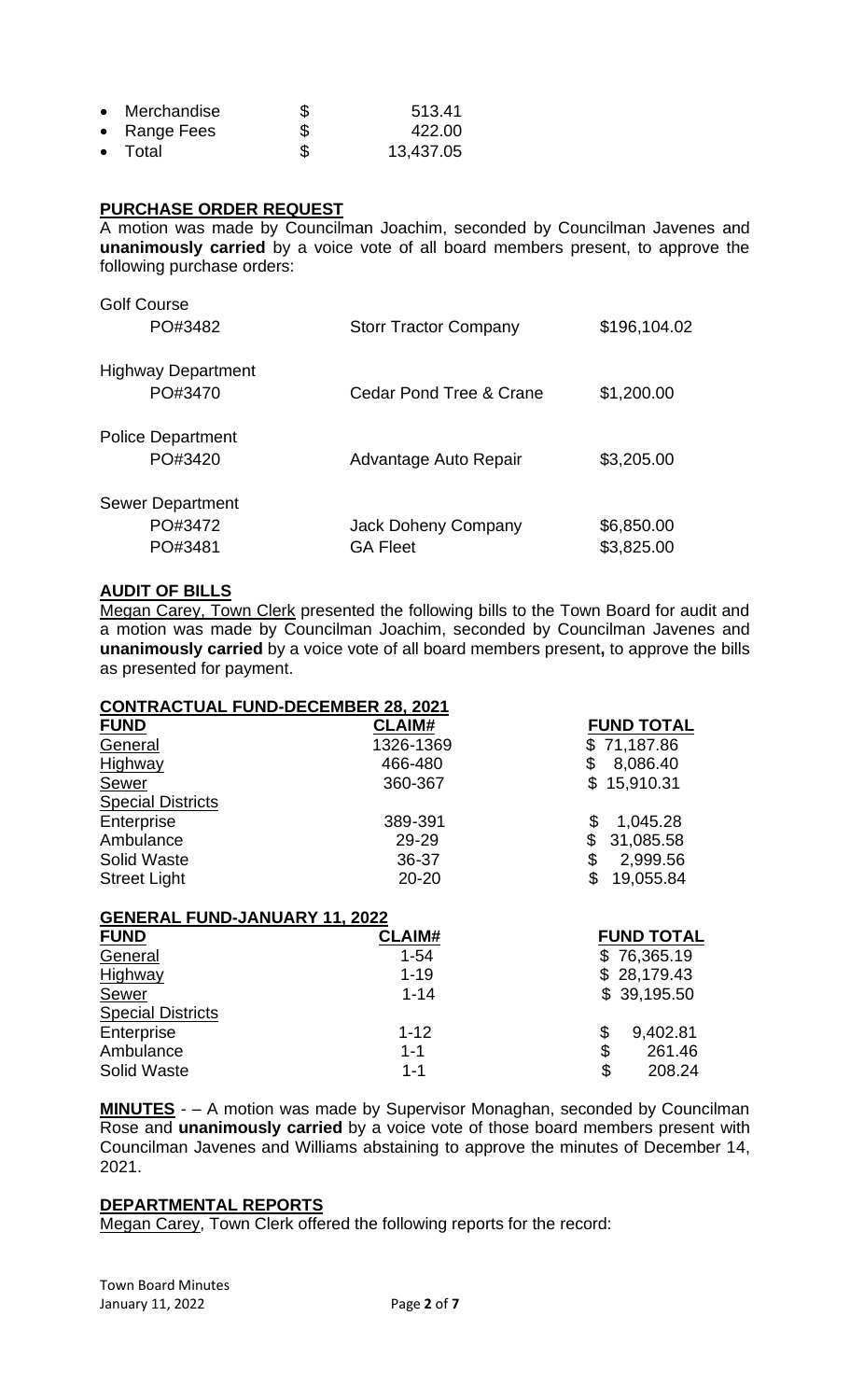| <b>Architectural Review Board</b> |                |  |  |  |
|-----------------------------------|----------------|--|--|--|
| From: 12/01/2021                  | To: 12/31/2021 |  |  |  |
| <b>Applications Received</b>      | 3              |  |  |  |
| <b>Applications Approved</b>      | 3              |  |  |  |
| <b>Applications Pending</b>       | 0              |  |  |  |
| Fees Collected:                   | S<br>300.00    |  |  |  |
| Money in Lieu of Land             |                |  |  |  |

# **Building & Zoning Department**

| 25          |
|-------------|
|             |
| 0           |
| 13          |
| 12          |
| 4           |
| 14          |
| \$14,795.00 |
|             |

# **Planning Board**

| From: 12/01/2021            | To: 12/31/2021 |           |
|-----------------------------|----------------|-----------|
| <b>Applications Pending</b> |                |           |
| <b>Amended Subdivision</b>  |                | 1         |
| <b>General Category</b>     |                | Ω         |
| <b>Informal Discussion</b>  |                |           |
| Lot Line Change             |                | 1         |
| <b>Site Plan</b>            |                | 6         |
| <b>Sub-division Minor</b>   |                | 1         |
| Fees Collected:             |                | \$<br>.00 |
| Money in Lieu of Land       |                |           |

Submitted by the Planning Board Clerk

# **Zoning Board of Appeals**

| 12/1/2021                       | t∩ | 12/31/2021 |  |
|---------------------------------|----|------------|--|
| <b>Applications Received</b>    |    |            |  |
| Applications Returned/Withdrawn |    |            |  |
| <b>Applications Closed</b>      |    |            |  |
| <b>Applications Pending</b>     |    |            |  |

| <b>Fees Collected</b> | \$400.00 |
|-----------------------|----------|
|-----------------------|----------|

## **Town Clerk**

| December 2021                                          |     |           |
|--------------------------------------------------------|-----|-----------|
| Amount Paid To NYS Agriculture & Markets               |     |           |
| For Spay/Neuter Program                                | \$  | 13.00     |
| Amount Paid To NYS Health Dept. For Marriage Licenses  | \$  | 67.50     |
| Amount Paid To NYS Dept. Of Environmental Conservation | \$  | 86.92     |
| <b>Amount Paid To Supervisor</b>                       |     | 10,627.20 |
| TOTAL AMOUNT REMITTED                                  | \$. | 10,794.62 |
|                                                        |     |           |

# **ARCHITECTURAL REVIEW BOARD**

Annual – 2021 Applications Received **Site Plan 4** and 5 and 5 and 5 and 5 and 4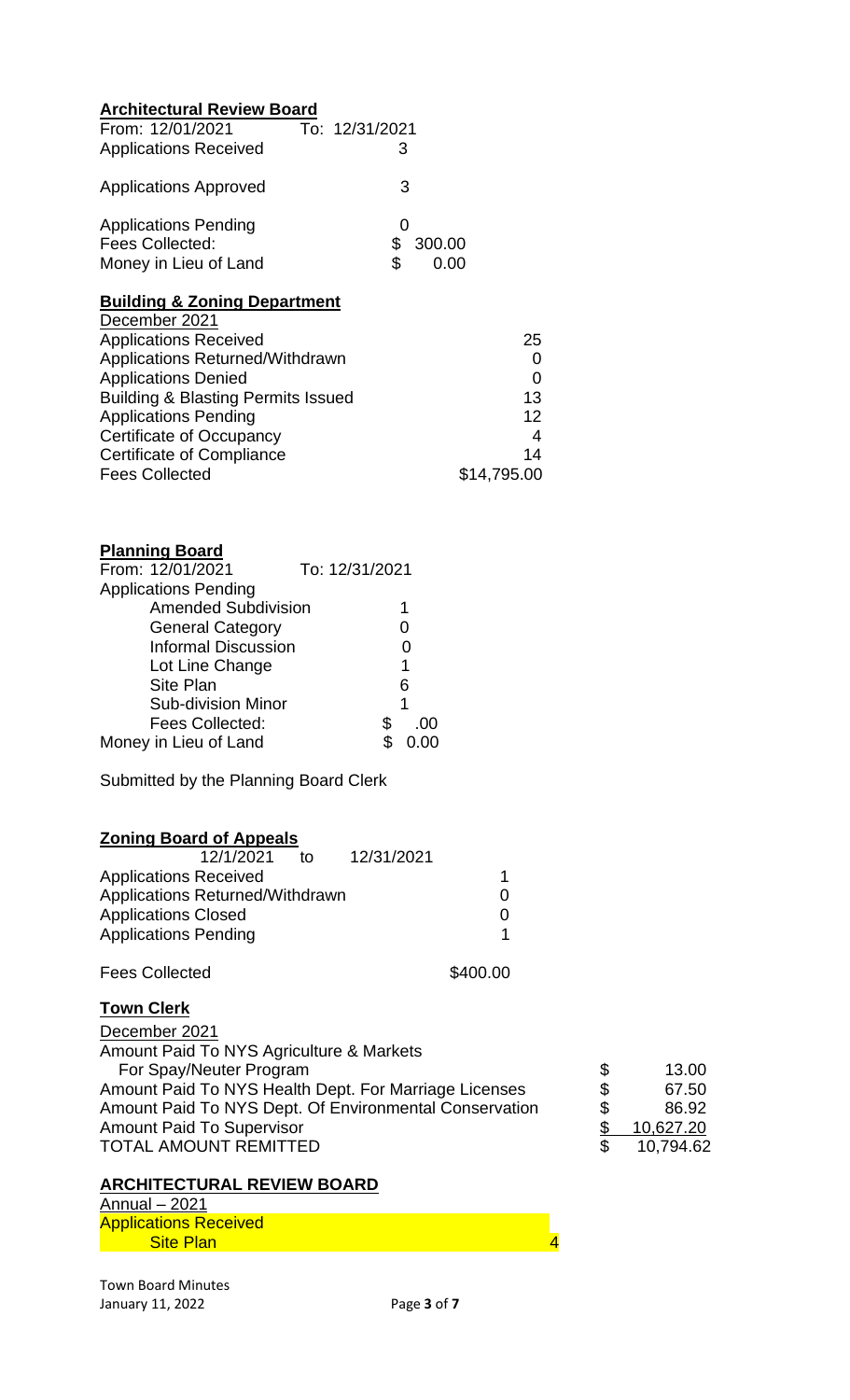|                                                                                                 | 50<br>$\overline{2}$                                                              |                                                                                               |
|-------------------------------------------------------------------------------------------------|-----------------------------------------------------------------------------------|-----------------------------------------------------------------------------------------------|
|                                                                                                 | 50<br>$\overline{0}$                                                              |                                                                                               |
|                                                                                                 |                                                                                   |                                                                                               |
|                                                                                                 | 384<br>343<br>8<br>9<br>99<br>131                                                 |                                                                                               |
|                                                                                                 |                                                                                   |                                                                                               |
| <b>Count</b><br>$\frac{2}{4}$<br>$\overline{2}$<br>$\overline{1}$<br>17<br>$\overline{4}$<br>30 | \$<br>\$<br>\$\$\$\$<br>$\overline{\mathbb{S}}$<br>19<br>$\overline{2}$<br>0<br>1 | <b>Amount</b><br>600.00<br>600.00<br>8,021.48<br>200.00<br>43,936.60<br>1,790.00<br>55,148.08 |
|                                                                                                 | \$<br>\$<br>\$<br>\$<br>\$                                                        | 322.00<br>2,205.00<br>12,618.50<br>0.00<br>0.00<br><u>\$58,539.98</u><br>\$73,685.48          |
|                                                                                                 |                                                                                   | $\overline{2}$<br>\$5,300.00<br>\$173,613.25<br>15                                            |

# **Correspondence – None**

# **Public Input – None**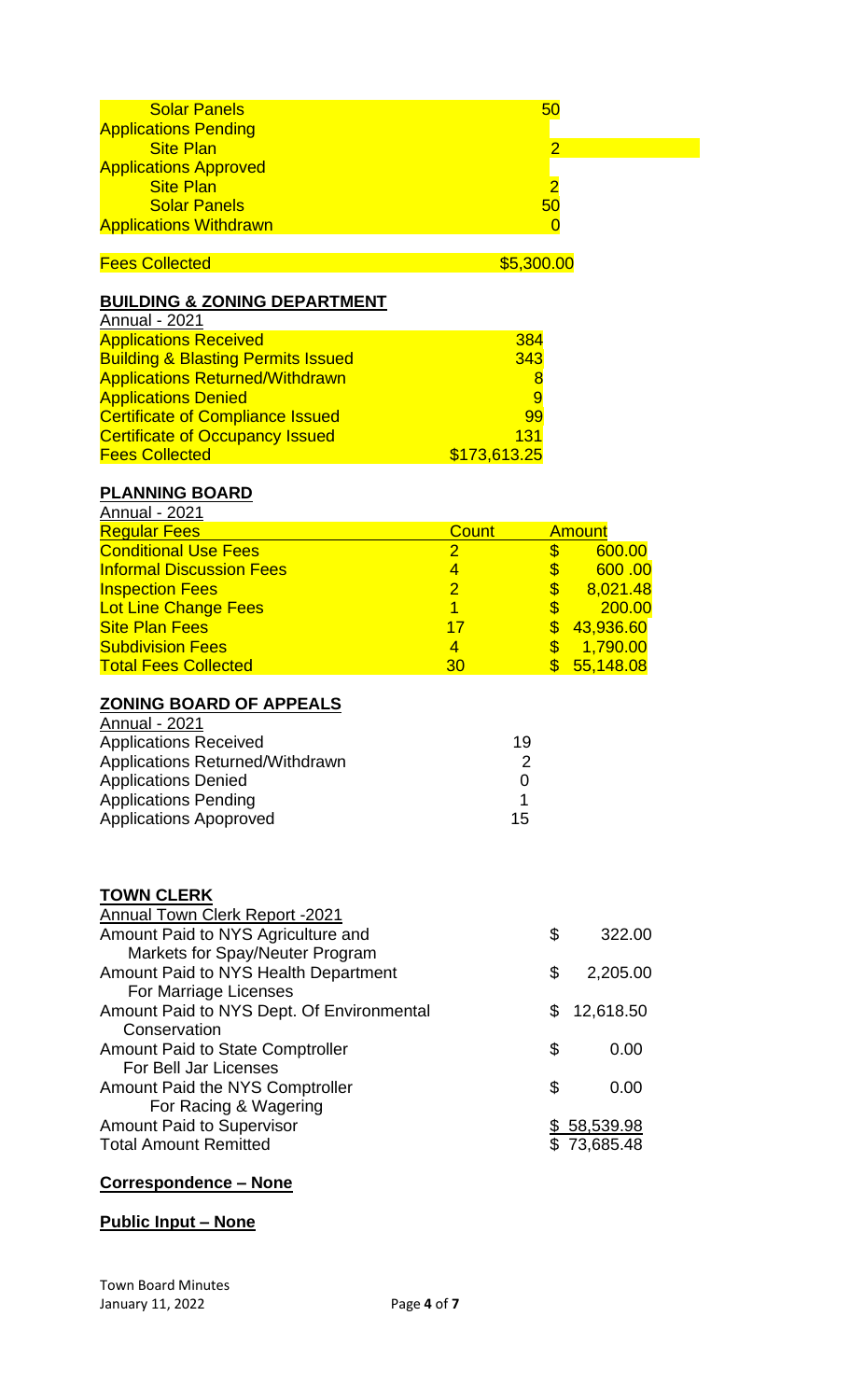# **Nominate Police Candidates**

A motion was made by Supervisor Monaghan, seconded by Councilman Joachim and unanimously carried by a voice vote of those board members present to accept Chief Finn's nomination of Timothy Furlong and Kaitlyn Gutenberger. These nominations will allow Rockland County Personnel to continue the testing of the candidates.

# **Appoint Court Clerk**

A motion was made by Supervisor Monaghan, seconded by Councilman Javenes and unanimously carried by a voice vote of those board members present to appoint Patricia Martin to the position of Court Clerk at Justice Court according to CSEA contract.

## **Appoint Assistant Court Clerk**

A motion was made by Supervisor Monaghan, seconded by Councilman Joachim and unanimously carried by a voice vote of those board members present to appoint Jaime Valentino to the position of Assistant Court Clerk at Justice Court according to CSEA contract.

## **Appoint Account Clerk**

A motion was made by Supervisor Monaghan, seconded by Councilman Joachim and unanimously carried by a voice vote of those board members present to appoint AnnMarie Parente to the position of Account Clerk to the Town Clerks Office according to CSEA contract.

# **Appoint Architectural Review Board Member**

A motion was made by Supervisor Monaghan, seconded by Councilman Joachim and unanimously carried by a voice vote of those board members present to appoint Dr. Andy Smith to the Architectural Review Board. This appointment is to fill the unexpired term of Todd Rose. This term will expire April 2024.

## **Appoint Planning Board Member**

A motion was made by Supervisor Monaghan, seconded by Councilman Javenes and unanimously carried by a voice vote of those board members present to appoint Roland Biehle to the planning board. This appointment is to fill the unexpired term of Tom Gubitosa. This term will expire December 2025.

## **Re-Appoint Planning Board Member**

A motion was made by Supervisor Monaghan, seconded by Councilman Javenes and unanimously carried by a voice vote of those board members present to re-appoint Kerri Alessi to the planning board. This term is to expire December 2028.

## **Re-Appoint Zoning Board Member**

A motion was made by Supervisor Monaghan, seconded by Councilman Javenes and unanimously carried by a voice vote of those board members present to re-appoint Todd Strieter to the Zoning Board. This term will expire December 2026.

#### **Re-Appoint Board of Assessment Review Member**

A motion was made by Supervisor Monaghan, seconded by Councilman Javenes and unanimously carried by a voice vote of those board members present to re-appoint Doug Jobson to the Board of Assessment Review Board. This term will expire October 2026.

#### **Employee Retirement Payout**

A motion was made by Supervisor Monaghan, seconded by Councilman Joachim and unanimously carried by a voice vote of those board members present to approve employee payout for Thomas Larkin as presented by the finance department.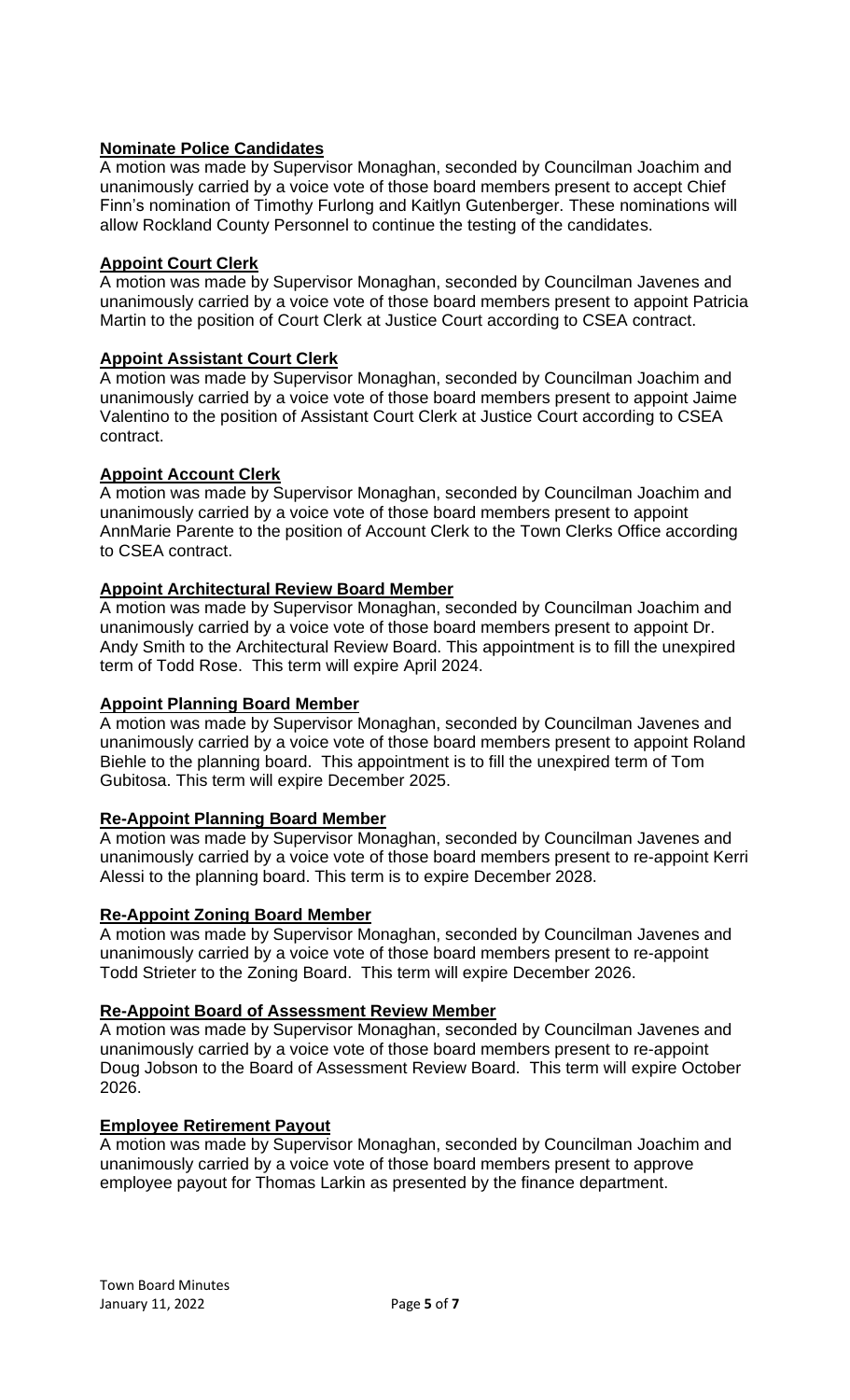# **Building Department Refund**

A motion was made by Supervisor Monaghan, seconded by Councilman Williams and unanimously carried by a voice vote of those board members present to approve a refund in the amount of \$145 to Maurice Morris for a building permit as submitted by John Hager, Building Inspector.

## **Waive Building Department Fees-Camp Venture**

A motion was made by Supervisor Monaghan, seconded by Councilman Javenes and unanimously carried by a voice vote of those board members present to waive the building permit fee for Venture Foundation for site improvements.

## **Approve Professional Services Consulting Agreement to Support the 2021 Financial Audit**

A motion was made by Supervisor Monaghan, seconded by Councilman Joachim and unanimously carried by a voice vote of those board members present to approve the professional services agreement to assist the Town Comptroller with GASB compliance and preparing for the 2021 audit at a rate of \$3,600.00.

## **Approve-2022 Verdin Maintenance Agreement**

A motion was made by Supervisor Monaghan, seconded by Councilman Javenes and unanimously carried by a voice vote of all board members present to approve the renewal of the maintenance agreement with Verdin Company for the Town Clock located in Malloy's Park in the amount of \$630.00 for 2022.

# **Gran Fondo Bike Race**

A motion was made by Supervisor Monaghan, seconded by Councilman Williams and unanimously carried by a voice vote of all board members present to approve the request from Gran Fondo New York for their bike event to be held on May 15, 2022, under the same terms and conditions as 2021.

### **Approve Electrical Inspector**

A motion was made by Supervisor Monaghan, seconded by Councilman Joachim and unanimously carried by a voice vote of all board members present to approve the request from Tri-State Inspection to be reinstated to the list of approved Electrical Inspectors for the town.

### **Authorize Supervisor to Execute Memorandum of Agreement with CSEA (Court Clerk Grade)**

A motion was made by Supervisor Monaghan, seconded by Councilman Javenes and unanimously carried by a voice vote of all board members present to authorize Supervisor Monaghan to execute the Memorandum of Agreement with the CSEA, Local 1000 (Court Clerk Grade).

### The following resolution was duly offered and seconded to wit: **RESOLUTION 2022/4 RESOLUTION AUTHORIZING SUPERVISOR TO EXECUTE MEMORANDUM OF AGREEMENT WITH THE CSEA, LOCAL 1000**

WHEREAS, the Town of Stony Point ("Town") and the Civil Service Employees Association, Inc., Local 1000, AFSCME, AFL-CIO ("CSEA") are parties to a Collective Bargaining Agreement that expires December 31, 2022; and

WHEREAS, Appendix "A" of the Collective Bargaining Agreement sets forth the salary grades for the titles included in the membership of the CSEA union; and

WHEREAS, the salary grade for Clerk Typist titles in the Town were previously increased to a Grade 6 salary level; and